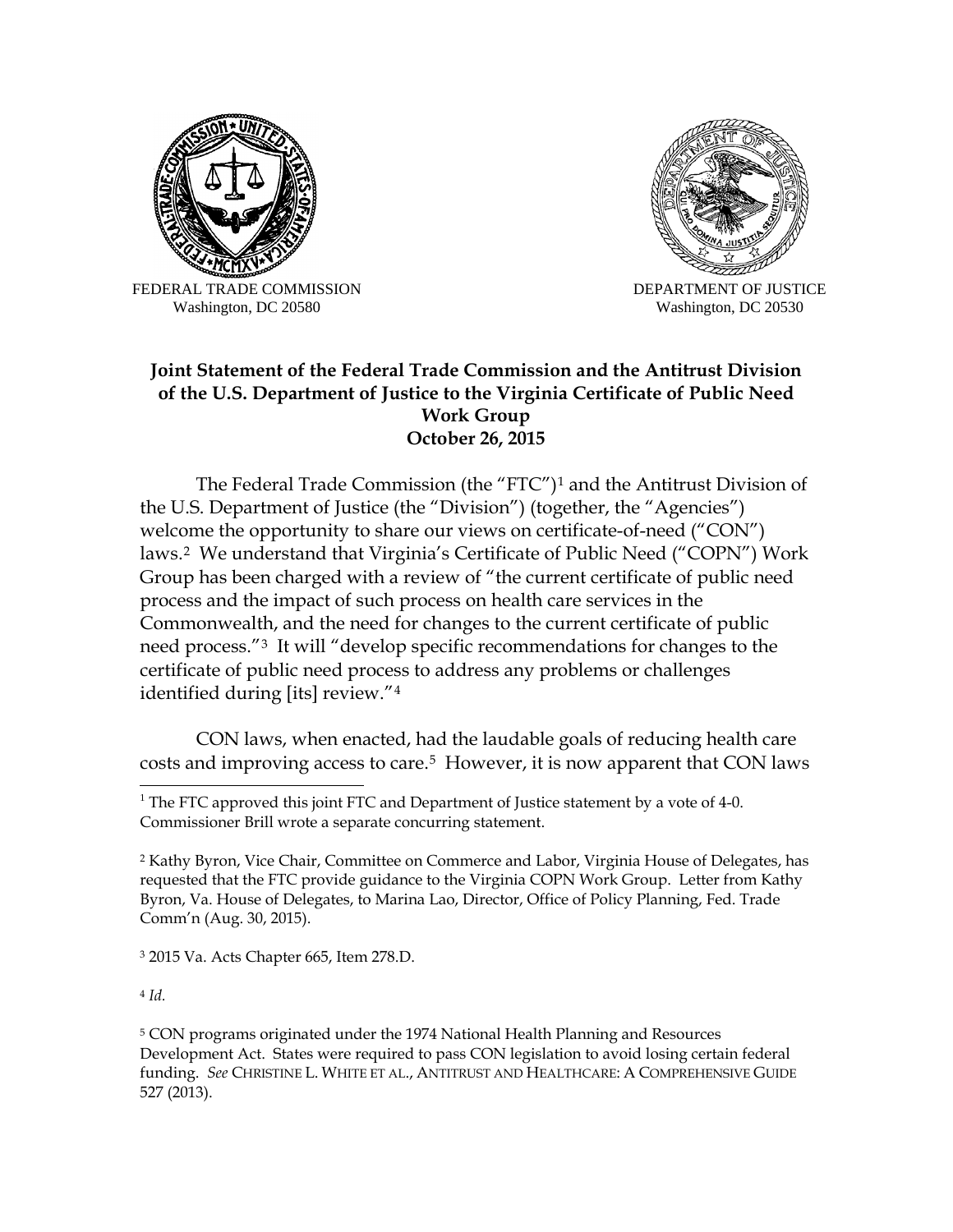can prevent the efficient functioning of health care markets in several ways that may undermine those goals. First, CON laws create barriers to entry and expansion, limit consumer choice, and stifle innovation. Second, incumbent firms seeking to thwart or delay entry by new competitors may use CON laws to achieve that end. Third, as illustrated by the FTC's recent experience in the *Phoebe Putney* case, CON laws can deny consumers the benefit of an effective remedy following the consummation of an anticompetitive merger. Finally, the evidence to date does not suggest that CON laws have generally succeeded in controlling costs or improving quality. For these reasons, explained more fully below, the Agencies historically have suggested that states consider repeal or retrenchment of their CON laws and, in this case, respectfully suggest that the Work Group and the General Assembly consider whether repeal or retrenchment of Virginia's COPN laws would best serve its citizens.

## **I. The Agencies' Interest and Experience in Health Care Competition**

Competition is the core organizing principle of America's economy, $6$  and vigorous competition among sellers in an open marketplace gives consumers the benefits of lower prices, higher quality goods and services, greater access to goods and services, and innovation.7 The Agencies work to promote competition through enforcement of the antitrust laws, which prohibit certain business practices that harm competition and consumers, and through competition advocacy, whereby the Agencies advance outcomes that benefit competition and consumers in comments on legislation, discussions with regulators, and court filings, among other fora.

Because of the importance of health care competition to the economy and consumer welfare, this sector has long been a priority of the Agencies.8 The

 $\overline{a}$ <sup>6</sup> *See, e.g.,* N.C. State Bd. of Dental Exam'rs v. FTC, 135 S. Ct. 1101, 1109 (2014) ("Federal antitrust law is a central safeguard for the Nation's free market structures."); Standard Oil Co. v. FTC, 340 U.S. 231, 248 (1951) ("The heart of our national economic policy has long been faith in the value of competition.").

<sup>7</sup> *See, e.g.*, Nat'l Soc'y of Prof'l Eng'rs v. United States, 435 U.S. 679, 695 (1978) (The antitrust laws reflect "a legislative judgment that ultimately competition will produce not only lower prices, but also better goods and services. . . . The assumption that competition is the best method of allocating resources in a free market recognizes that all elements of a bargain—quality, service, safety, and durability—and not just the immediate cost, are favorably affected by the free opportunity to select among alternative offers.").

<sup>&</sup>lt;sup>8</sup> A description of, and links to, the FTC's various health care-related activities can be found at https://www.ftc.gov/tips-advice/competition-guidance/industry-guidance/health-care. An overview of the Division's health care-related activities is available at http://www.justice.gov/atr/health-care.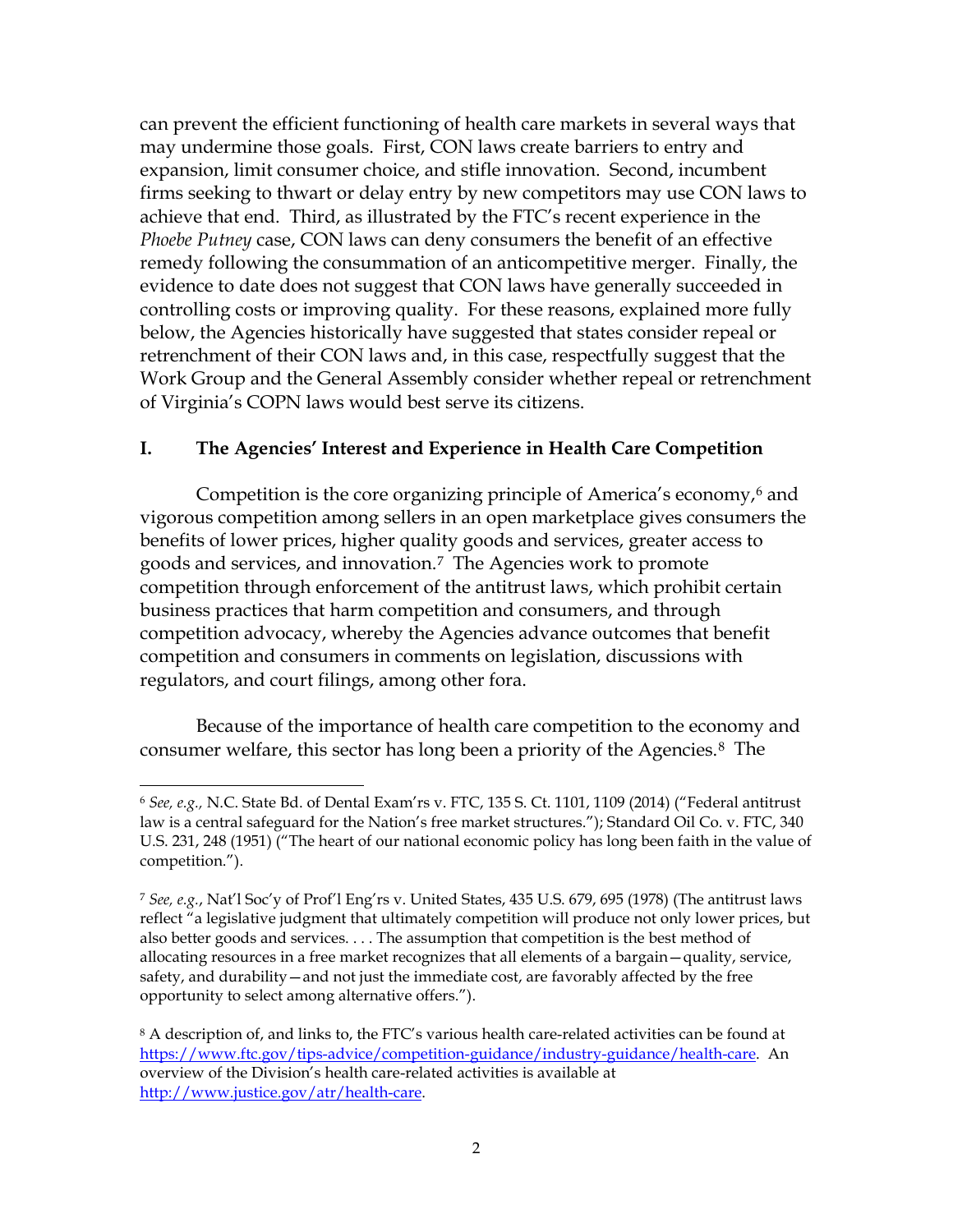Agencies have extensive experience investigating anticompetitive mergers and business practices by hospitals, insurers, pharmaceutical companies, physicians, and other providers of health care goods and services. The Agencies also have provided guidance to the health care community on the antitrust laws, and have devoted significant resources to examining the health care industry by sponsoring various workshops and studies. Finally, through their competition advocacy programs, the Agencies have encouraged states to consider the competitive impact of various health care-related legislative and regulatory proposals, including CON laws.9

### **II. Virginia's COPN Laws**

 $\overline{a}$ 

Virginia's COPN program requires providers to obtain a COPN from the State Health Commissioner (the "Commissioner") before initiating certain projects. The program covers facilities that include hospitals, nursing homes, psychiatric facilities, and rehabilitation hospitals and services that include general acute care services, cardiac services, obstetrics, and organ transplantation.10 The Commissioner may not issue a COPN unless he or she has determined that there is a public need for the project, $11$  and may condition a

<sup>9</sup> *See, e.g.,* Letter from Marina Lao, Dir., Office of Policy Planning, Fed. Trade Comm'n, et al., to The Honorable Marilyn W. Avila, N.C. House of Representatives (July 10, 2015), *available at*  https://www.ftc.gov/system/files/documents/advocacy\_documents/ftc-staff-commentconcurring-comment-commissioner-wright-regarding-north-carolina-house-bill-200/150113ncconadv.pdf; Prepared Statement of the Federal Trade Commission Before the Florida State Senate (Apr. 2, 2008) [hereinafter FTC Florida Statement], *available at*  https://www.ftc.gov/sites/default/files/documents/advocacy documents/ftc-preparedstatement-florida-senate-concerning-florida-certificate-need-laws/v080009florida.pdf; Statement of the Antitrust Division, U.S. Department of Justice, Before the Florida Senate Committee on Health and Human Services (Mar. 25, 2008), *available at* http://www.justice.gov/atr/commentscompetition-healthcare-and-certificates-need; Prepared Statement of the Federal Trade Commission Before the Standing Committee on Health, Education, & Social Services of the Alaska House of Representatives (Feb. 15, 2008) [hereinafter FTC Alaska Statement], *available at*  https://www.ftc.gov/sites/default/files/documents/advocacy documents/ftc-writtentestimony-alaska-house-representatives-concerning-alaska-certificate-needlaws/v080007alaska.pdf; Statement of the Antitrust Division, U.S. Department of Justice, Before a Joint Session of the Health and Human Services Committee of the State Senate and the CON Special Committee of the State House of Representatives of the General Assembly of the State of Georgia (Feb. 23, 2007), *available at* http://www.justice.gov/atr/competition-healthcare-andcertificates-need.

<sup>10</sup> VA. CODE ANN. § 32.1-102.1 (2015); 12 VA. ADMIN. CODE § 5-220-100 (2011); *The Certificate of Public Need Program*, VA. DEP'T OF HEALTH, http://www.vdh.state.va.us/OLC/copn/ (last visited Oct. 22, 2015).

<sup>11</sup> VA. CODE ANN. § 32.1-102.3 (2015).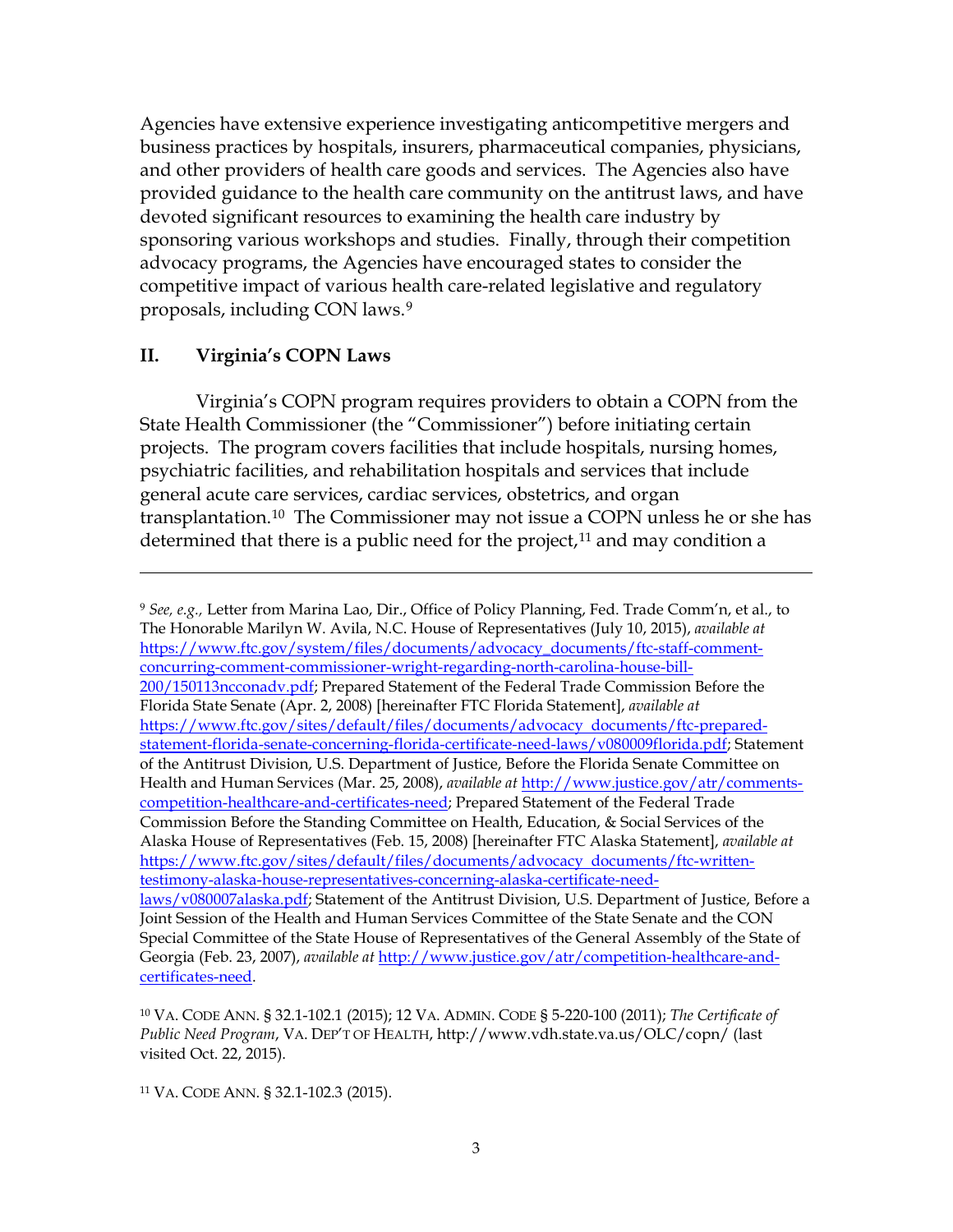COPN on the provision of a certain amount of charity care, the provision of care to persons with special needs, or the provision of health care services in a medically underserved area.12 The program's goal is to "contain health care costs while ensuring financial viability and access to health care for all Virginia at a reasonable cost."13

The COPN process can be time-consuming and costly. Applications must be submitted to the Virginia Department of Health (the "Department") and, in certain cases, the appropriate regional health planning agency.14 The Department reviews applications during 190-day review cycles designated for particular batch groups, which occur only twice a year for most batch groups.15 Meetings, public hearings, and fact-finding conferences on applications may be convened.16 According to the Department, the review process can take six to seven months to complete.<sup>17</sup> Once a decision is made, aggrieved parties, including, in at least some cases, incumbent providers, can appeal the decision to the circuit court.18 Therefore, the CON process can delay entry by, at a minimum, many months, even when a COPN is ultimately granted. Further, some beneficial entry may be deterred since a potential entrant may decide that the process itself is too costly.

<sup>12</sup> VA. CODE ANN. § 32.1-102.2(C) (2015).

 $\overline{a}$ 

<sup>13</sup> *The Certificate of Public Need Program*, VA. DEP'T OF HEALTH, http://www.vdh.state.va.us/OLC/copn/ (last updated Aug. 21, 2014).

<sup>14</sup> 12 VA. ADMIN. CODE § 5-220-180 (2011); Peter Boswell, Dir., Div. of Certificate of Public Need, Va. Dep't of Health Office of Licensure & Certification, Presentation at the July 1, 2015 COPN Work Group Meeting: The Certificate of Public Need Program in Virginia 9 (July 2015), http://www.vdh.state.va.us/Administration/documents/COPN/COPN%20Program%20in%20 Virginia.ppt.

<sup>15</sup> 12 VA. ADMIN. CODE § 5-220-200 (2011). A party must file a notice of intent 70 days prior to the start of a review cycle and its application 40 days prior to the start of a cycle. 12 VA. ADMIN. CODE § 5-220-180 (2011); Boswell, *supra* note 14, at 9.

<sup>16</sup> 12 VA. ADMIN. CODE § 5-220-230 (2011).

<sup>17</sup> *The Certificate of Public Need Program*, VA. DEP'T OF HEALTH, http://www.vdh.state.va.us/OLC/copn/ (last updated Aug. 21, 2014).

<sup>18</sup> *See, e.g.*, Reston Hosp. Ctr., LLC v. Remely, 559 Va. App. 96, 111, 717 S.E.2d 417, 425 (Ct. App. 2011) (allegations by incumbent that its competing facility and service would suffer an appreciable reduction in utilization and efficiency sufficient to confer standing).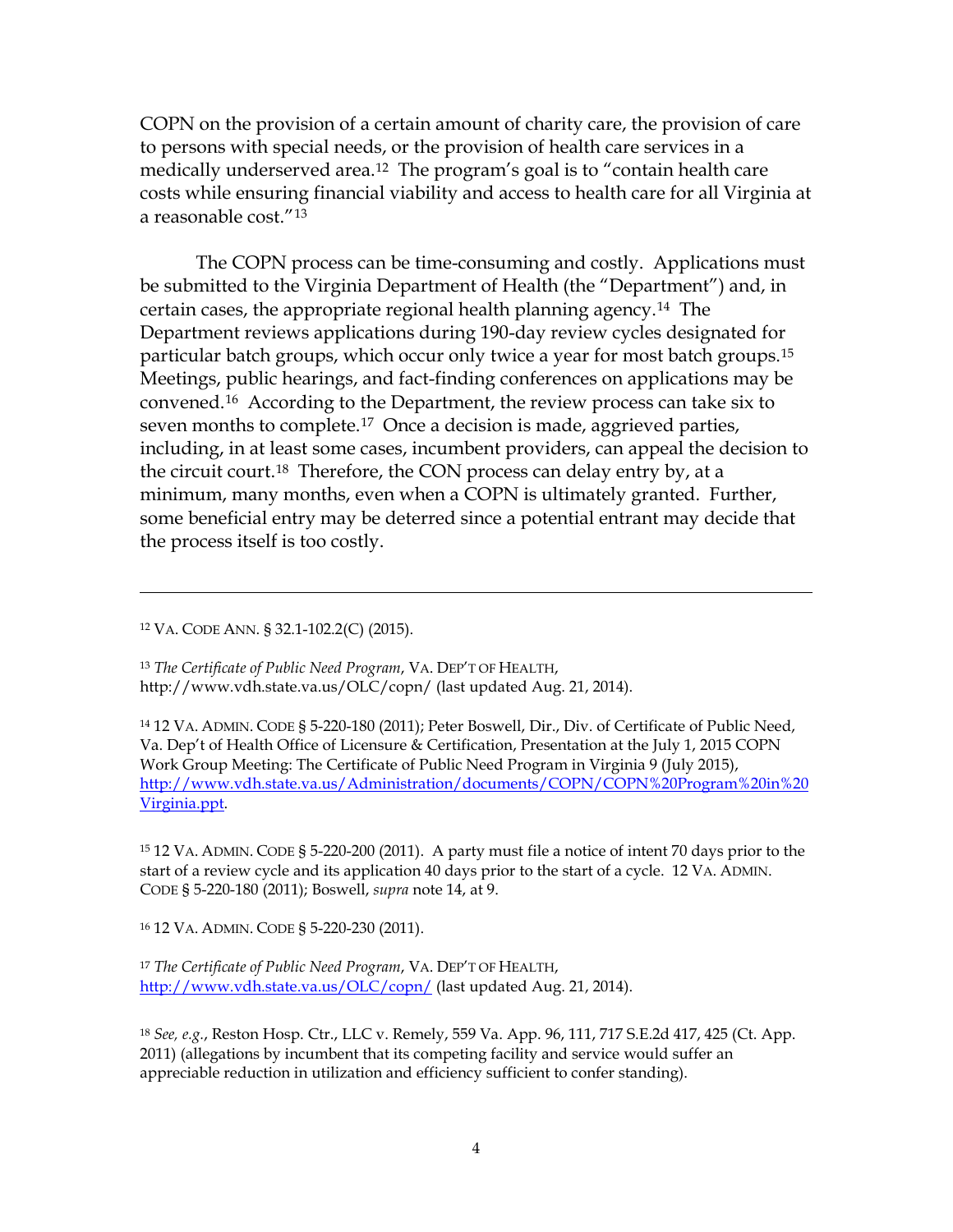## **III. Analysis of the Likely Competitive Effects of Virginia's COPN Laws**

Competition in health care markets can benefit consumers by containing costs, improving quality, and encouraging innovation.19 Indeed, price competition generally results in lower prices for and, thus, broader access to, health care products and services, while non-price competition can promote higher quality and encourage innovation. CON laws may suppress these substantial benefits of competition by limiting the availability of new or expanded health care services. For these reasons, the Agencies historically have suggested that states with CON laws repeal or narrow those laws, <sup>20</sup> and now respectfully suggest that the Work Group and the General Assembly reconsider whether Virginia's COPN laws best serve its citizens.

# **A. CON Laws Create Barriers to Entry, Which May Suppress More Cost-Effective, Innovative, and Higher Quality Health Care Options**

CON laws, such as Virginia's COPN laws, require new entrants to obtain a state-issued approval before offering certain health care services. By interfering with the market forces that normally determine supply of services, CON laws can suppress competition and shield incumbent health care providers from competition from new entrants.21 As a result, they can:

- Delay, and raise the cost of, entry by firms that are potentially able to offer new, lower cost, more convenient, or higher quality services;
- Reduce the ability of the market to respond to consumer demand for different treatment options, settings, or prices; and

 $\overline{a}$ <sup>19</sup> *See* FED. TRADE COMM'N & U.S. DEP'T OF JUSTICE, IMPROVING HEALTH CARE: A DOSE OF COMPETITION Executive Summary at 4 (2004) [hereinafter A DOSE OF COMPETITION], *available at*  https://www.ftc.gov/sites/default/files/documents/reports/improving-health-care-dosecompetition-report-federal-trade-commission-and-department-justice/040723healthcarerpt.pdf.

<sup>20</sup> *See* A DOSE OF COMPETITION, *supra* note 19, at ch. 8 at 6; Joint Statement of the Antitrust Division of the U.S. Department of Justice and the Federal Trade Commission Before the Illinois Task Force on Health Planning Reform 2 (Sept. 15, 2008) [hereinafter DOJ-FTC Illinois Testimony], *available at* https://www.ftc.gov/sites/default/files/documents/advocacy\_documents/ftc-anddepartment-justice-written-testimony-illinois-task-force-health-planning-reformconcerning/v080018illconlaws.pdf.

<sup>21</sup> *See* A DOSE OF COMPETITION, *supra* note 19, ch. 8 at 4 (discussing examples of how CON programs limited access to new cancer treatments and shielded incumbents from competition from innovative newcomers).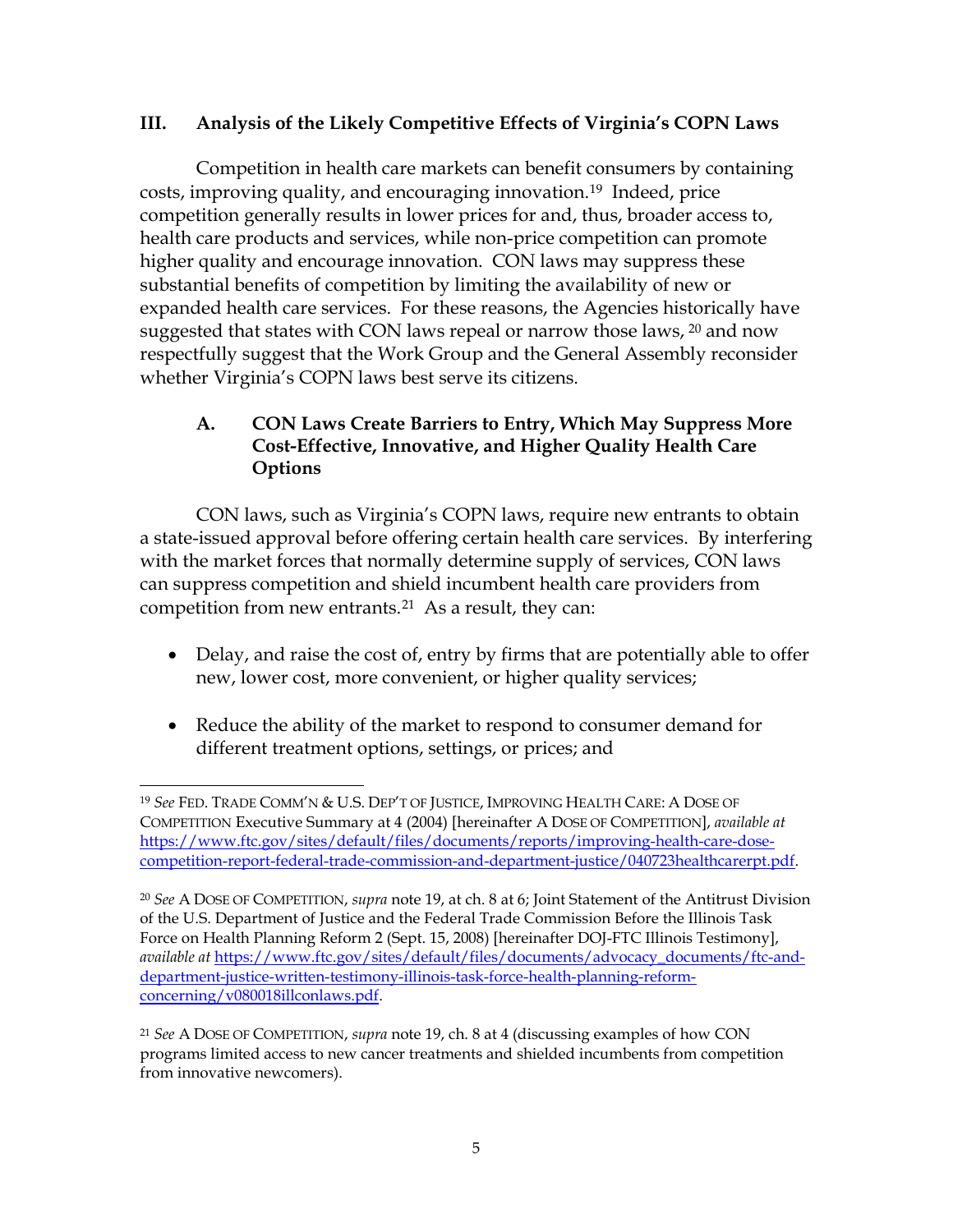• Remove or delay the competitive pressures that typically incentivize incumbent firms to innovate, improve existing services, or introduce new ones.22

We urge the Work Group and the General Assembly to consider that Virginia's COPN law may be causing these results in Virginia to the detriment of health care consumers and to consider the benefit to patients if new facilities and services would be able to enter the market more easily. This new entry – and the threat of entry – could restrain the price of health care, improve the quality of care, incentivize innovation in the delivery of care, and improve access to care.

## **B. The CON Process May Be Exploited by Competitors Seeking to Protect Their Revenues**

In addition to disrupting the market forces that typically determine the supply of services, CON laws may further harm competition because competitors may take advantage of the CON process to protect their revenues. For instance, an incumbent firm may file challenges or comments to a potential competitor's CON application merely to thwart or delay competition. As noted in an FTC-DOJ report, existing firms can use the CON process "to forestall competitors from entering an incumbent's market."23 This use of the CON process by competitors can not only cause delay, <sup>24</sup> but can also divert scarce resources away from health care innovation as potential entrants incur legal, consulting, and lobbying expenses responding to competitor challenges.25

 $\overline{a}$ 

<sup>24</sup> *See, e.g.*, Policy or Politics?, *supra* note 23, at 5 ("CONs for new technology may take upward of 18 months, delaying facilities from offering the most-advanced equipment to patients and staff.").

<sup>22</sup> *See id.*; DOJ-FTC Illinois Testimony, *supra* note 20, at 6.

<sup>23</sup> A DOSE OF COMPETITION, *supra* note 19, Executive Summary at 22; *see also* Tracy Yee et al., Health Care Certificate-of-Need Laws: Policy or Politics? 2, 4 (Research Br. No. 4, Nat'l Institute for Health Care Reform May 2011) [hereinafter, Policy or Politics?] (interviewees stated that CON programs "tend to be influenced heavily by political relationships, such as a provider's clout, organizational size, or overall wealth and resources, rather than policy objectives," that, in Georgia, "large hospitals, which often have ample financial resources and political clout, have kept smaller hospitals out of a market by tying them up in CON litigation for years," that the CON process "often takes several years before a final decision," and that providers "use the process to protect existing market share – either geographic or by service line – and block competitors").

<sup>&</sup>lt;sup>25</sup> What makes this conduct more concerning is the fact that much of it, even if exclusionary and anticompetitive, may be shielded from federal antitrust scrutiny to the extent it involves protected petitioning of the state government. *See* DOJ-FTC Joint Illinois Testimony, *supra* note 20, at 6-7; FTC Florida Statement, *supra* note 9, at 8-9; FTC Alaska Statement, *supra* note 9, at 8-9.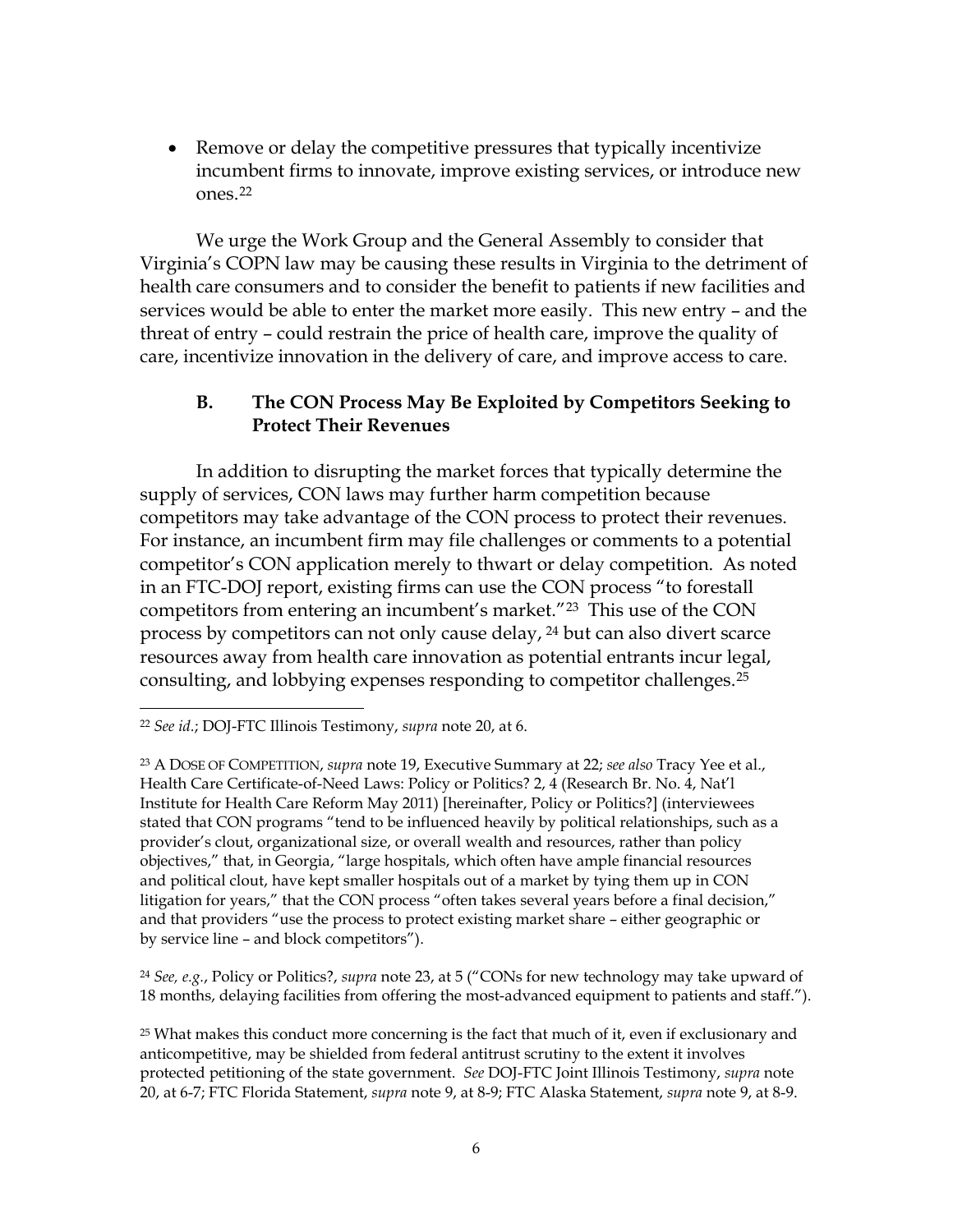Repeal or retrenchment of Virginia's COPN law would eliminate or mitigate the opportunity for this type of exploitation of the CON process.

## **C. CON Laws Can Impede Effective Antitrust Remedies and Can Facilitate Anticompetitive Agreements**

As the FTC's recent experience in *FTC v. Phoebe Putney* demonstrates, CON laws can entrench anticompetitive mergers by limiting the ability to implement effective structural remedies. *Phoebe Putney* involved a challenge to the merger of two hospitals in Albany, Georgia.26 The FTC alleged that the merger had created a monopoly in the provision of inpatient general acute care hospital services sold to commercial health plans in Albany and its surrounding areas. The FTC was ultimately precluded from obtaining a remedy that would have restored competition to the marketplace because of Georgia's CON laws and regulations.27 As the Commission explained, "[w]hile [divestiture] would have been the most appropriate and effective remedy to restore the lost competition in Albany and the surrounding six-county area from this merger to monopoly, Georgia's [CON] laws and regulations unfortunately render a divestiture in this case virtually impossible."28 The Commission further noted that the case "illustrates how state CON laws, despite their original and laudable goal of reducing health care facility costs, often act as a barrier to entry to the detriment of competition and healthcare consumers."29 Thus, the Work Group and the General Assembly should consider whether Virginia's COPN laws could prevent divestiture as an effective tool to remedy anticompetitive mergers in appropriate cases.

 $27$  The Eleventh Circuit affirmed the district court's dismissal of the case on state-action grounds and dissolved the stay that had prevented the parties from consummating the merger. The Supreme Court reversed, finding against state-action immunity. But, with the stay dissolved, the parties had consummated their merger before the state-action question was resolved by the federal courts. *See* FTC v. Phoebe Putney Health Sys. Inc., 133 S. Ct. 1003, 1011 (2013).

<sup>28</sup> Statement of the Federal Trade Commission at 1, In re Phoebe Putney Health Sys., Inc., Dkt. No. 9348, (Mar. 31, 2015), *available at* 

https://www.ftc.gov/system/files/documents/public\_statements/634181/150331phoebeputne ycommstmt.pdf.

<sup>29</sup> *Id*. at 3.

 $\overline{a}$ 

<sup>26</sup> *See generally* In re Phoebe Putney Health Sys., Inc*.*, Dkt. No. 9348, *available at*  https://www.ftc.gov/enforcement/cases-proceedings/111-0067/phoebe-putney-health-systeminc-phoebe-putney-memorial.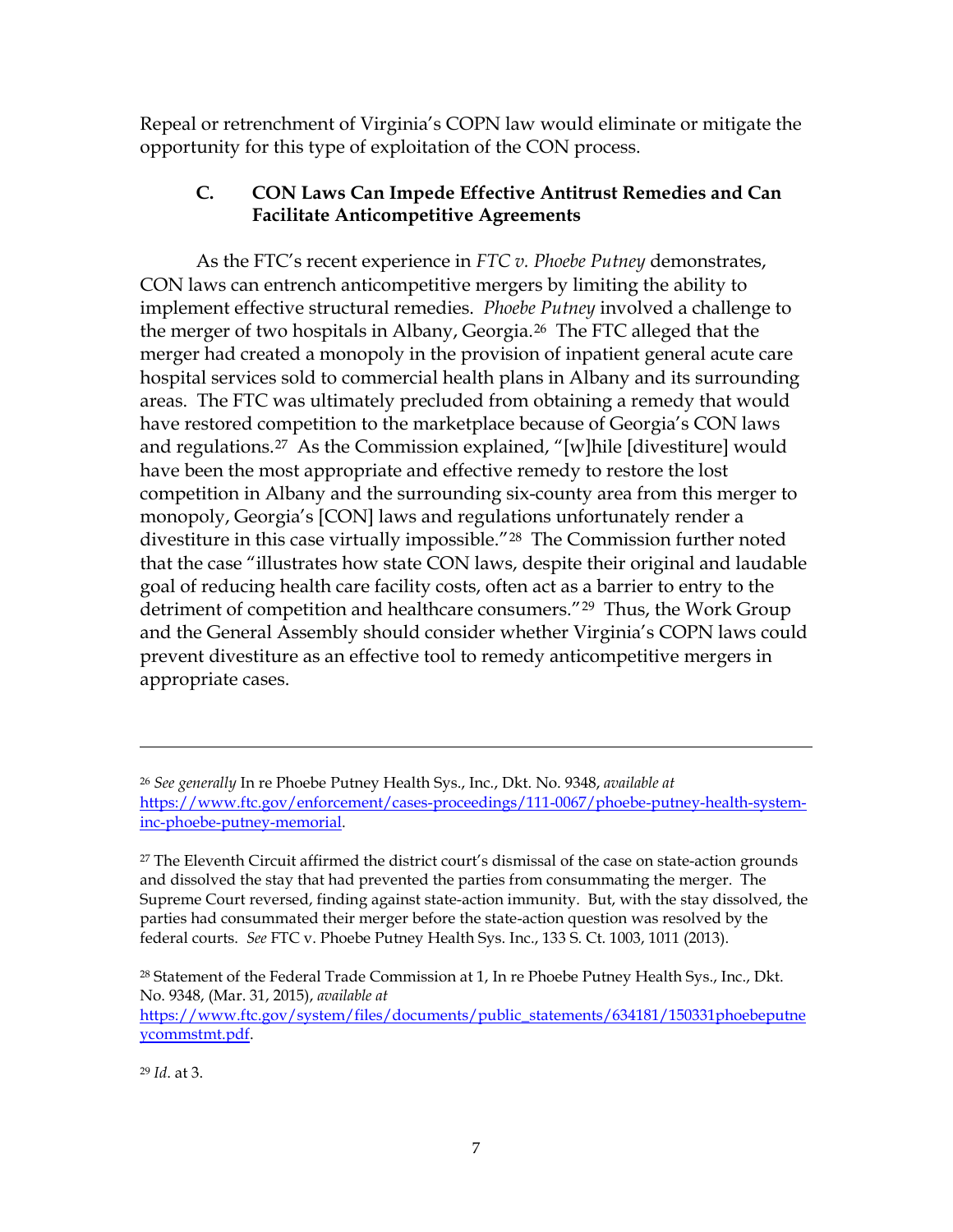Additionally, CON programs have facilitated anticompetitive agreements among competitors. For example, in 2006, a hospital in Charleston, West Virginia, used the threat of objection during the CON process to induce another hospital to refrain from seeking a CON for a location where it would have competed to a greater extent with the existing hospital's program.30 In a separate but similar case, the informal urging of state CON officials led a pair of closely competing West Virginia hospitals to agree that one hospital would seek a CON for open heart surgery, while the other would seek a CON for cancer treatment.<sup>31</sup> While the Division secured consent decrees prohibiting these agreements between competitors to allocate services and territories,<sup>32</sup> such conduct indicates that CON laws can provide the opportunity for anticompetitive agreements.

### **IV. Evidence on the Impact of CON Laws**

 $\overline{a}$ 

States originally adopted CON programs over forty years ago as a way to control health care costs and mitigate the incentives created by a cost-based health care reimbursement system.<sup>33</sup> Although that reimbursement system has changed significantly, CON laws remain in force in many states, and CON proponents continue to raise cost control as a justification for CON programs. CON proponents also argue that CON laws positively affect the quality of health care services and that CON programs have enabled states to assure access to health care services. As described below, however, the empirical evidence on balance suggests that these laws have failed to produce cost savings or higher quality health care.

### **A. CON Laws Appear to Have Failed to Control Costs**

Proponents of CON programs contend that CON laws contain health care costs by preventing "overinvestment" in capital-intensive facilities, services, and equipment. They claim that normal market forces do not discipline investment in the health care sector given, in many cases, the disconnect between the party

<sup>32</sup> *See also* Press Release, U.S. Dep't of Justice, Department of Justice Statement on the Closing of the Vermont Home Health Investigation (Nov. 23, 2005), *available at*  http://www.justice.gov/archive/opa/pr/2005/November/05\_at\_629.html (home health agencies entered into territorial market allocations, which were facilitated by the state regulatory program, to give each other exclusive geographic markets; without the state's CON laws, competitive entry might have disciplined this cartel behavior).

<sup>33</sup> *See* A DOSE OF COMPETITION, *supra* note 19, ch. 8 at 2; WHITE, *supra* note 5, at 527.

<sup>30</sup> United States v. Charleston Area Med. Ctr., Inc., No. 2:06-0091 (S.D. W.Va. 2006).

<sup>31</sup> United States v. Bluefield Reg'l Med. Ctr., Inc., No. 1:05-0234 (S.D. W.Va. 2005).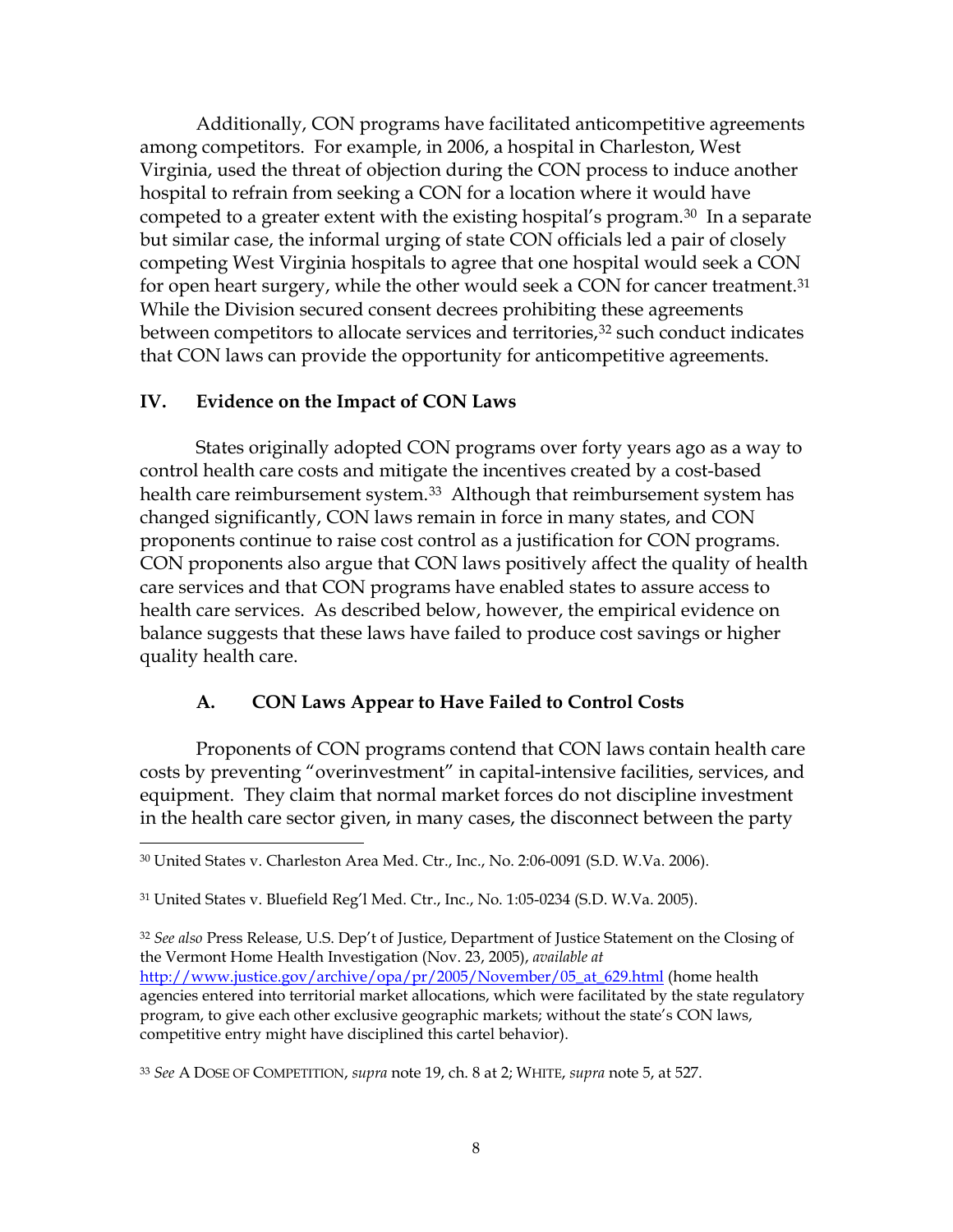selecting a provider (the patient) and the party paying all or most of the bill (the insurer), and the information asymmetries among provider, patient, and insurer. They therefore call for a regulatory regime requiring preapproval for health care investments.34

However, CON laws are likely to increase, rather than constrain, health care costs. By potentially shielding incumbents from competition, CON laws can permit providers with market power to charge higher prices. When health plans and other purchasers can choose among alternative providers, they can bargain more effectively. Empirical evidence examining competition in health care markets generally has demonstrated that more competitive health care markets bring price and quality benefits to consumers and, in particular, that prices are higher in concentrated provider markets.<sup>35</sup> Furthermore, both the FTC and the Division have engaged in significant enforcement efforts to prevent anticompetitive behavior in health care provider markets because the evidence suggests that consumers benefit from competition.36 It is simply not the case that competition cannot work in health care markets.37

Also, CON laws may restrict investments that would benefit consumers and lower costs in the long run. Because CON laws raise the cost of investment for everyone, they make it less likely that beneficial investment will occur. The CON application process directly adds to the cost of investment for both incumbents and potential entrants. CON laws shield incumbents from

<sup>36</sup> *Supra* note 8.

 $\overline{a}$ 

<sup>34</sup> *See CON Background*, AM. HEALTH PLANNING ASS'N, http://www.ahpanet.org/copnahpa.html ("The rationale for imposing market entry controls is that regulations, grounded in communitybased planning, will result in more appropriate allocation and distribution of health care resources and, thereby, help assure access to care, maintain or improve quality, and help control health care capital spending.").

<sup>35</sup> *See, e.g.,* Martin Gaynor & Robert Town, *The Impact of Hospital Consolidation – Update*, ROBERT WOOD JOHNSON FOUNDATION: THE SYNTHESIS PROJECT (2012) (synthesizing research on the impact of hospital mergers on prices, cost, and quality and finding that hospital consolidation generally results in higher prices, hospital competition improves quality of care, and physician-hospital consolidation has not led to either improved quality or reduced costs).

<sup>37</sup> Indeed, similar arguments made by engineers and lawyers in defense of anticompetitive agreements on price – that competition fundamentally does not work in certain markets, and in fact is harmful to public policy goals – have been rejected by the courts, and private restraints on competition have been condemned. *See, e.g.*, FTC v. Superior Court Trial Lawyers Ass'n, 493 U.S. 411, 424 (1990); Nat'l Soc'y of Prof'l Eng'rs v. United States, 435 U.S. 679, 695 (1978).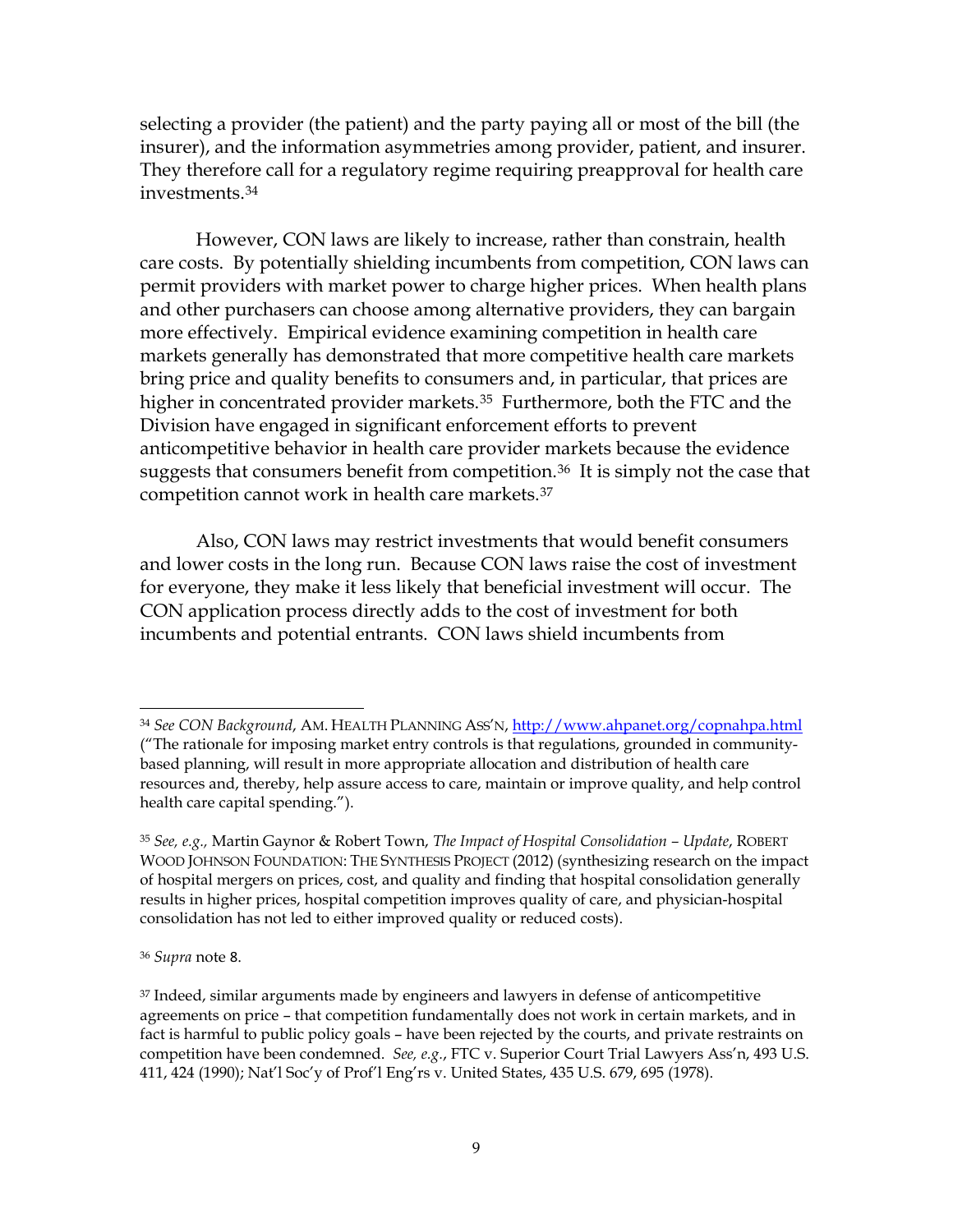competitive incentives to invest. The Agencies have found no empirical evidence that CON laws have successfully restricted "over-investment."38

Finally, the best empirical evidence suggests that greater competition incentivizes providers to become more efficient.39 Recent work shows that hospitals faced with a more competitive environment have better management practices.40 Consistent with this, there is evidence suggesting that repealing or narrowing CON laws can reduce the per-patient cost of health care.<sup>41</sup>

<sup>39</sup> Furthermore, recent marketplace developments may undermine further the case for CON laws. Proponents of CON programs generally assume that providers are incentivized to provide a higher volume of services. But this assumption may be undermined as policy reforms and market developments encourage a move toward value-based payments and away from volumebased payment structures.

<sup>40</sup> *See, e.g.,* Nicholas Bloom et al., *The Impact of Competition on Management Quality: Evidence from Public Hospitals*, 82 REV. ECON. STUDIES 457, 457 (2015) ("We find that higher competition results in higher management quality.").

<sup>41</sup> *See, e.g.*, Vivian Ho & Meei-Hsiang Ku-Goto, *State Deregulation and Medicare Costs for Acute Cardiac Care*, 70 MED. CARE RES. & REV. 185, 202 (2012) (finding an association between the lifting of CON laws and a reduction in mean patient costs for coronary artery bypass graft surgery, and finding that these cost savings slightly exceed the fixed costs of new entrants); Patrick A. Rivers et al., *The Effects of Certificate of Need Regulation on Hospital Costs*, 36 J. HEALTH CARE FIN. 1, 11 (2010) (finding a positive relationship between the stringency of CON laws and health care costs per adjusted admission and concluding that the "results, as well as those of several previous studies, indicate that [CON] programs do not only fail to contain [hospital costs], but may actually *increase* costs as well" (emphasis in original)). While other studies evaluate the impact of repealing CON laws (with varying results), many of these studies are less persuasive because they do not account for preexisting cost differences between the states. *Compare* Michael D. Rosko & Ryan L. Mutter, *The Association of Hospital Cost-Inefficiency with Certificate-of-Need Regulation*, 71 MED. CARE RES. & REV. 1, 15 (2014) (finding "a plausible association between CON regulation and greater hospital cost-efficiency"), *with* Gerald Granderson, *The Impacts of Hospital Alliance Membership, Alliance Size, and Repealing Certificate of Need Regulation on Cost Efficiency of Non-profit Hospitals*, 32 MANAGE. DECIS. ECON. 159, 167-68 (2011) ("[R]epealing state CON programs contributed to an improvement in hospital cost efficiency.").

 $\overline{a}$ <sup>38</sup> Some papers find that CON laws are associated with lower utilization of hospital beds. These studies, however, do not address the critical question of whether the lower bed utilization in states with CON laws is a result of preventing over-investment or restricting beneficial investment. *See, e.g.*, Paul L. Delamater et al., *Do More Hospital Beds Lead to Higher Hospitalization Rates? A Spatial Examination of Roemer's Law*, 8 PLOS ONE e54900, 13-14 (2013) (finding "a positive, significant association between hospital bed availability and hospital utilization rates"); Fred J. Hellinger, *The Effect of Certificate-of-Need Laws on Hospitals Beds and Healthcare Expenditures: An Empirical Analysis*, 15 AM. J. MANG. CARE 737 (2009) (finding that CON laws "have reduced the number of hospital beds by about 10%").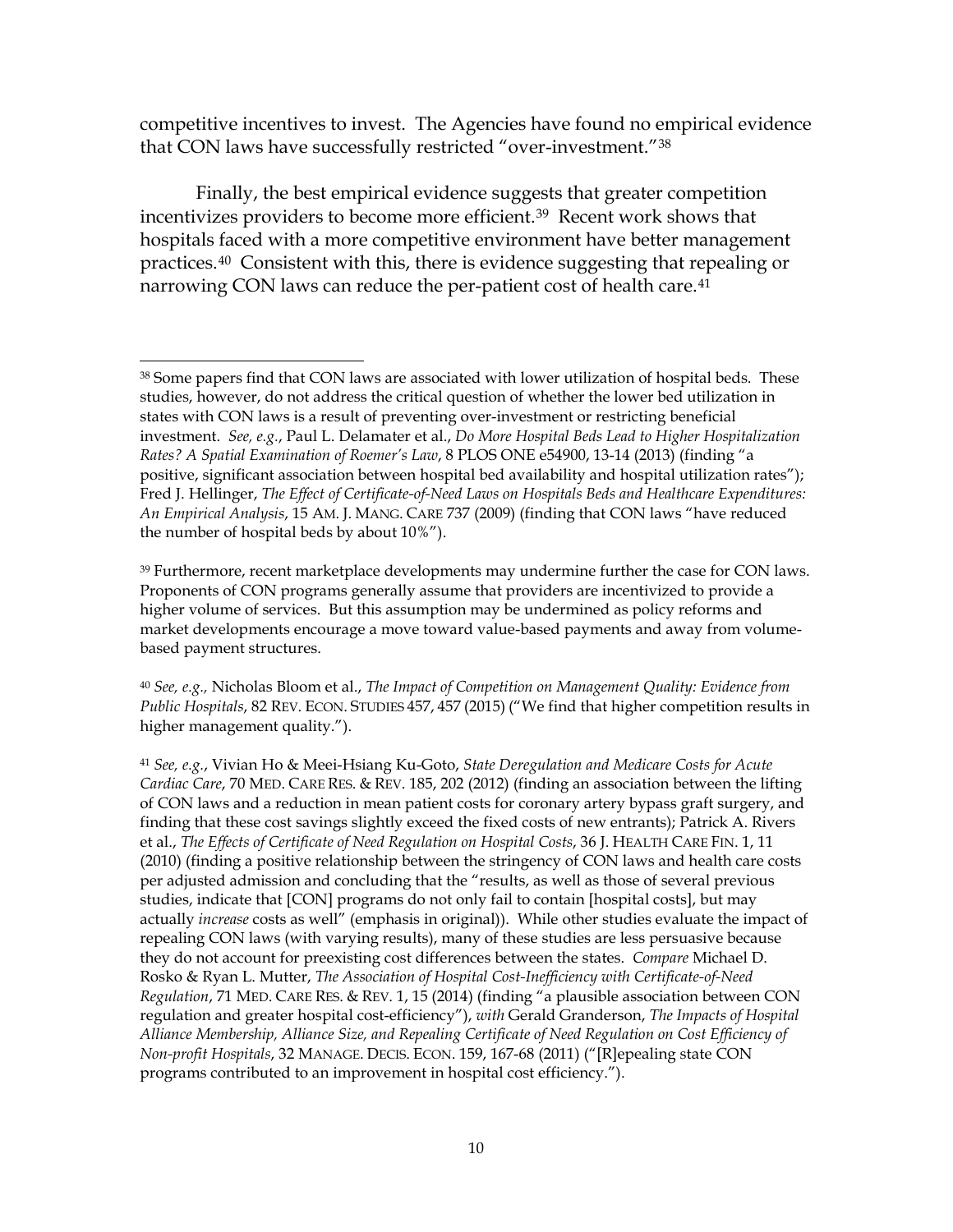#### **B. Quality of Care Arguments Should Not Preclude COPN Reform**

Proponents also have argued that CON laws improve the quality of health care services. Specifically, they contend that providers performing higher volumes of procedures have better patient outcomes, particularly for more complex procedures.42 Hence, by concentrating services at a limited number of locations, CON laws could increase the number of procedures performed by particular providers and reduce the frequency of adverse outcomes.

Such arguments do not fully consider the literature or the effect of competition on clinical quality. First, the most pronounced effect of volume on quality outcomes may be limited to certain relatively complicated procedures.43 Second, even for services where certain studies have shown a volume/outcome relationship, such as coronary artery bypass graft surgery,<sup>44</sup> evidence suggests that these volume effects may not offset the other effects of CON programs on quality.45 The volume/outcome relationship is just one mechanism by which quality of health care can be affected by CON laws, so this literature only provides a partial picture of the impact of CON. A more complete picture is obtained by studies that directly analyze the impact of changes in CON laws on health outcomes. The weight of this research has found, contrary to the volume/outcome justification for CON laws, that repealing or narrowing CON

<sup>44</sup> *See* Gaynor et al., *supra*, note 42, at 244.

 $\overline{a}$ 

 $42$  This relationship between the volume of surgical procedures and quality has been studied in numerous settings, and is often supported by the evidence. *See, e.g.*, Martin Gaynor et al., *The Volume-Outcome Effect, Scale Economies, and Learning-by-Doing*, 95:2 AM. ECON. REV. 243, 245 (2005) ("Like the prior literature, we find a large volume-outcome effect.").

<sup>43</sup> *See* Ethan A. Halm et al., *Is Volume Related to Outcome in Health Care? A Systematic Review and Methodological Critique of the Literature*, 137.6 ANNALS INTERNAL MED. 511, 514 (2002) ("We found the most consistent and striking differences in mortality rates between high- and low-volume providers for several high-risk procedures and conditions, including pancreatic cancer, esophageal cancer, abdominal aortic aneurysms, pediatric cardiac problems, and treatment of AIDS. The magnitude of volume-outcome relationships for more common procedures, such as [coronary artery bypass graft surgery], coronary angioplasty, and carotid endarterectomy, for which selective referral and regionalization policies have been proposed, was much more modest.").

<sup>45</sup> *See, e.g.*, Vivian Ho et al., *Certificate of Need (CON) for Cardiac Care: Controversy over the Contributions of CON*, 44:2 HEALTH SERVS. RES. 483, 483 (2009) ("States that dropped CON experienced lower [coronary artery bypass graft surgery] mortality rates relative to states that kept CON, although the differential is not permanent.").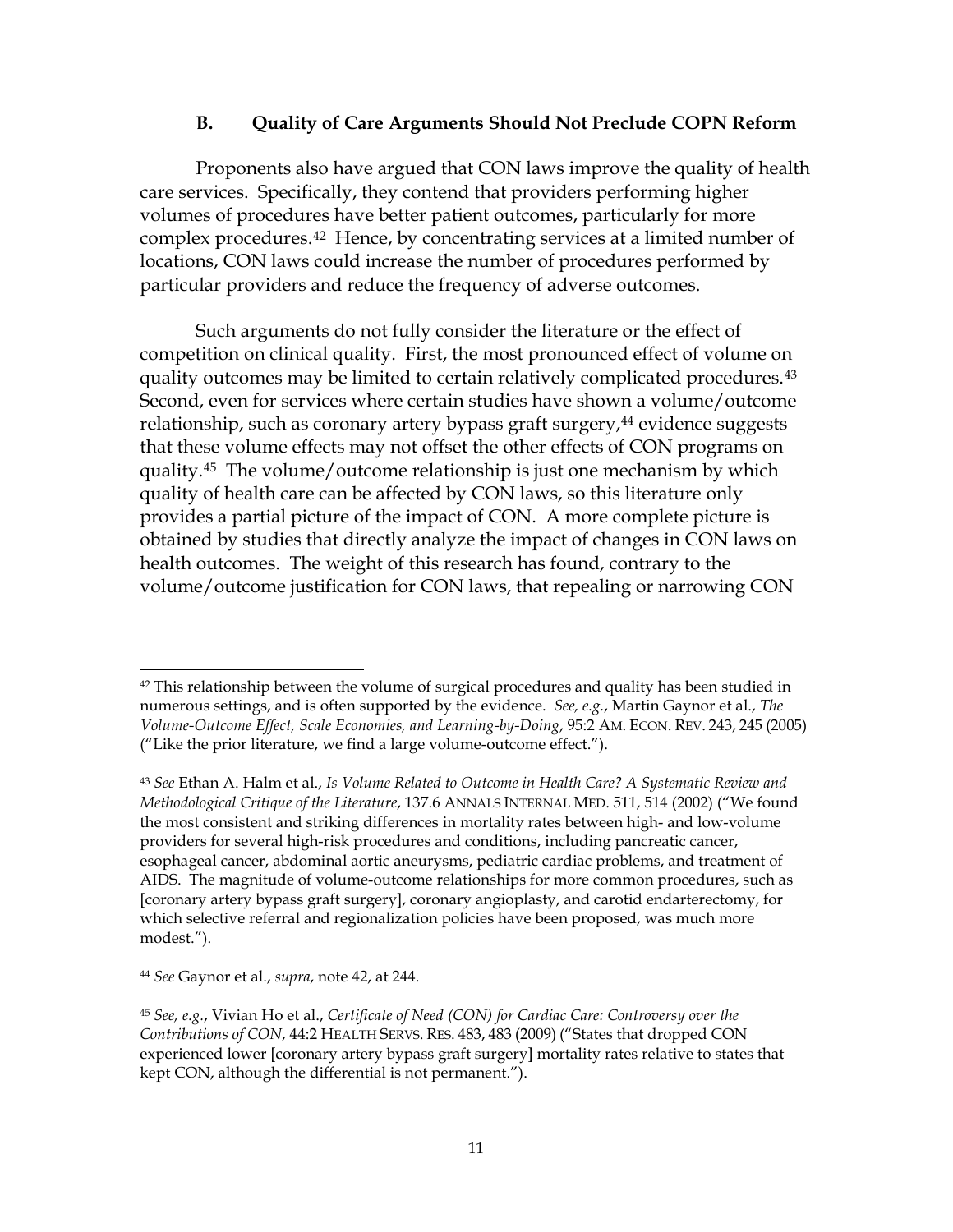laws is generally unlikely to lower quality, and may, in fact, improve the quality of certain types of care.46

## **C. More Targeted Policies May Be More Effective at Ensuring Access to Care and Would Not Inflict Anticompetitive Costs**

Another argument advanced by proponents of CON programs is that the programs enable states to increase access to care for their indigent residents and in medically underserved areas. The general argument is that, by limiting competition, CON laws allow incumbent health care providers to earn greater profits – through the charging of higher prices and the preservation of their volume of lucrative procedures – than they would earn in a competitive environment. These incumbents can then use those extra profits to crosssubsidize their provision of care to the indigent. Additionally, proponents maintain that regulators can use CON laws to restrict entry into well-served areas and encourage it in underserved areas. Virginia COPN laws go further, explicitly providing that a COPN may be conditioned on the applicant's agreement to provide a certain amount of indigent care, care to patients requiring specialized services, or care in medically underserved areas.<sup>47</sup>

Though the Agencies appreciate the importance of ensuring access to health care for the indigent and in medically underserved areas, we urge the Work Group and the General Assembly to consider whether there are more effective or narrowly tailored ways in which to accomplish this public policy goal. As described in Section III.A., above, CON programs may restrict competition from potentially lower priced, higher quality, and more innovative providers. They also may reduce the ability of providers to respond to consumer demand. As a result, CON programs may impede providers from providing

 $\overline{a}$ <sup>46</sup> *See* Suhui Li & Avi Dor, *How Do Hospitals Respond to Market Entry? Evidence from a Deregulated Market for Cardiac Revascularization*, 24 HEALTH ECON. 990, 1006 (2015) (finding that repeal of Pennsylvania's CON program improved "the match between underlying medical risk and treatment intensity"); Ho & Ku-Goto, *supra*, note 41, at 199 (finding association between lifting of CON laws and shorter lengths of stay and fewer strokes during admission for coronary artery bypass patients, finding no significant association between lifting CON laws and three other complications during admission for coronary artery bypass graft patients, and finding no significant associations between lifting of CON laws and length of stay or need for coronary artery bypass graft surgery for percutaneous coronary intervention patients); David M. Cutler et al., *Input Constraints and the Efficiency of Entry: Lesson from Cardiac Surgery* 2:1 AM. ECON. J.: ECON. POLICY 51, 52 (2010) (finding that new entry after repeal of Pennsylvania's CON program "had a salutary effect on the market for cardiac surgery by directing more volume to better doctors and increasing access to treatment").

<sup>47</sup> VA. CODE ANN. § 32.1-102.4(F) (2015).